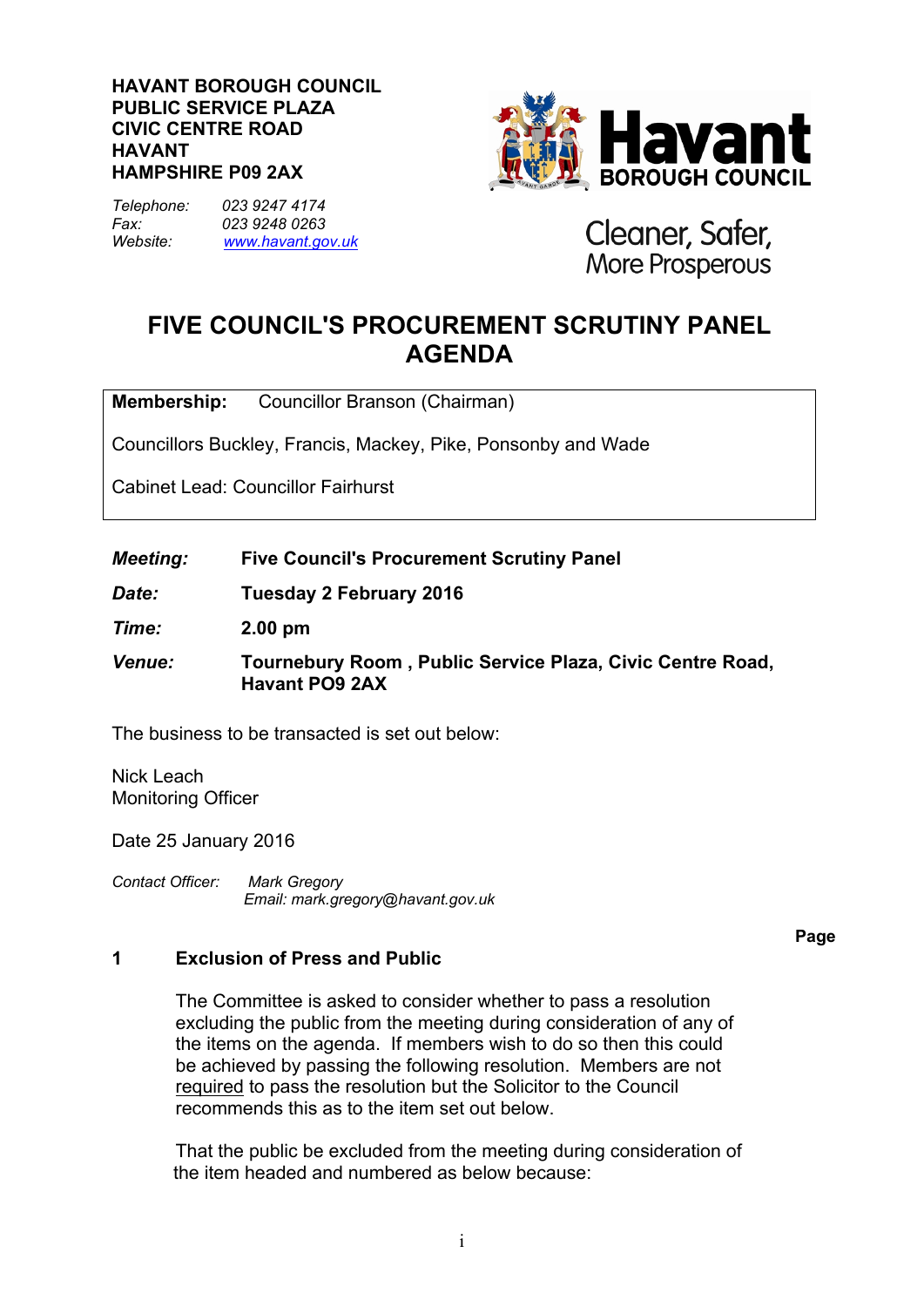it is likely, in view of the nature of the business to be transacted or the nature of the proceedings, that if members of the public were present during that item there would be disclosure to them of exempt information of the descriptions specified in paragraphs of Part 1 of Schedule 12A (as amended) of the Local Government Act 1972 shown against the heading in question; and

in all the circumstances of the case, the public interest in maintaining the exemption outweighs the public interest in disclosing the information.

# **Item 2 Five Councils' Procurement Contract** (Paragraph 3)

Paragraph 3 Information relating to the financial or business affairs of any particular person (including the authority holding that information)

# **2 Five Councils' Procurement Contract**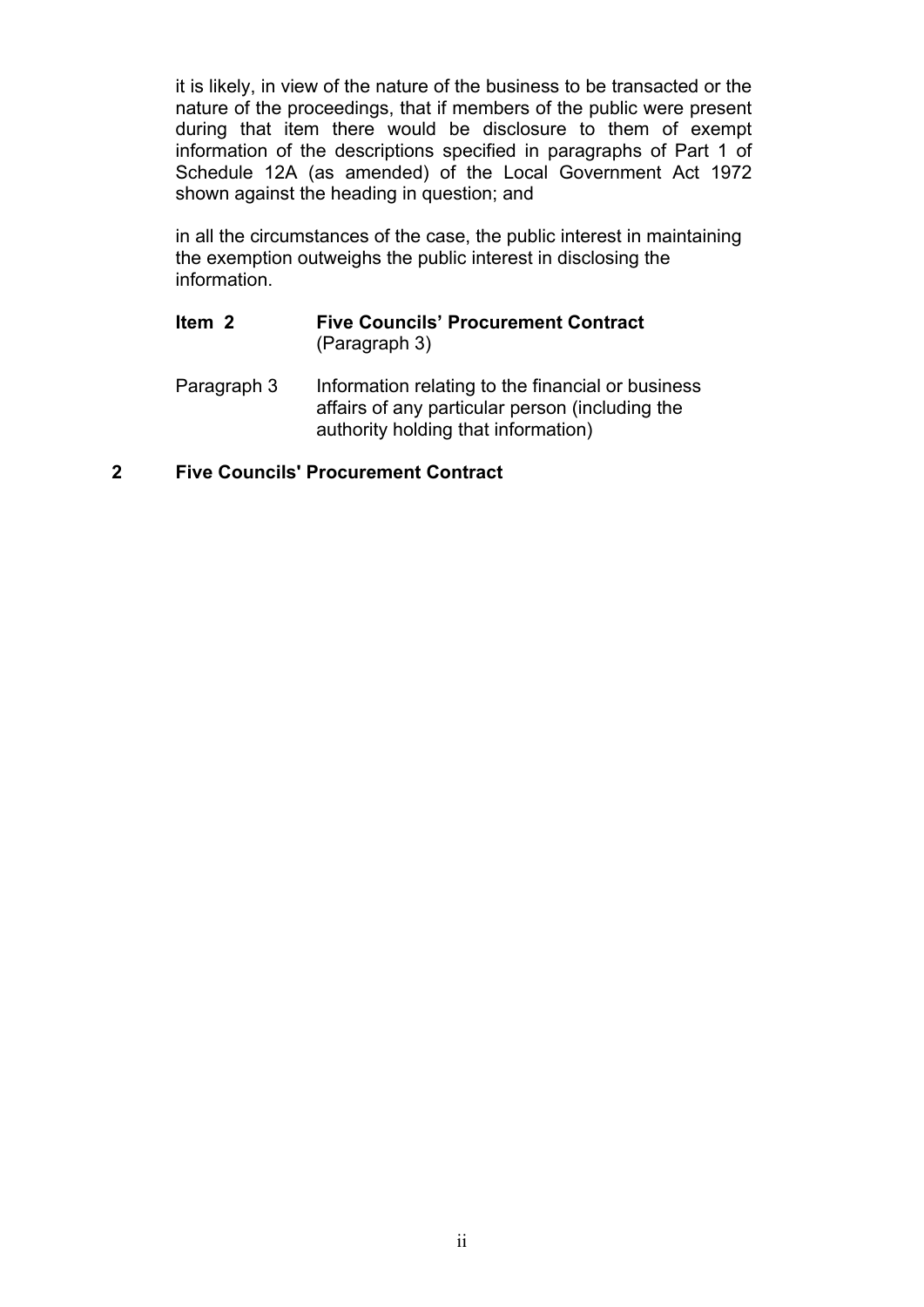## **GENERAL INFORMATION**

# **IF YOU WOULD LIKE A VERSION OF THIS AGENDA, OR ANY OF ITS REPORTS, IN LARGE PRINT, BRAILLE, AUDIO OR IN ANOTHER LANGUAGE PLEASE CONTACT DEMOCRATIC SERVICES ON 023 9244 6231**

### **Internet**

This agenda and its accompanying reports can also be found on the Havant Borough Council website: [www.havant.gov.uk](http://www.havant.gov.uk/)

### **Public Attendance and Participation**

Members of the public are welcome to attend the Public Service Plaza and observe the meetings. Many of the Council's meetings allow the public to make deputations on matters included in the agenda. Rules govern this procedure and for further information please get in touch with the contact officer for this agenda.

### **Disabled Access**

The Public Service Plaza has full access and facilities for the disabled.

### **Emergency Procedure**

Please ensure that you are familiar with the location of all emergency exits which are clearly marked. In the unlikely event of an emergency an alarm will sound.

PLEASE EVACUATE THE BUILDING IMMEDIATELY.

DO NOT RE-ENTER THE BUILDING UNTIL AUTHORISED TO DO SO

### **No Smoking Policy**

The Public Service Plaza operates a strict No Smoking policy in all of its offices, corridors, meeting rooms and toilets.

# **Parking**

Pay and display car parking is available in the Leisure Centre car park opposite the Plaza.